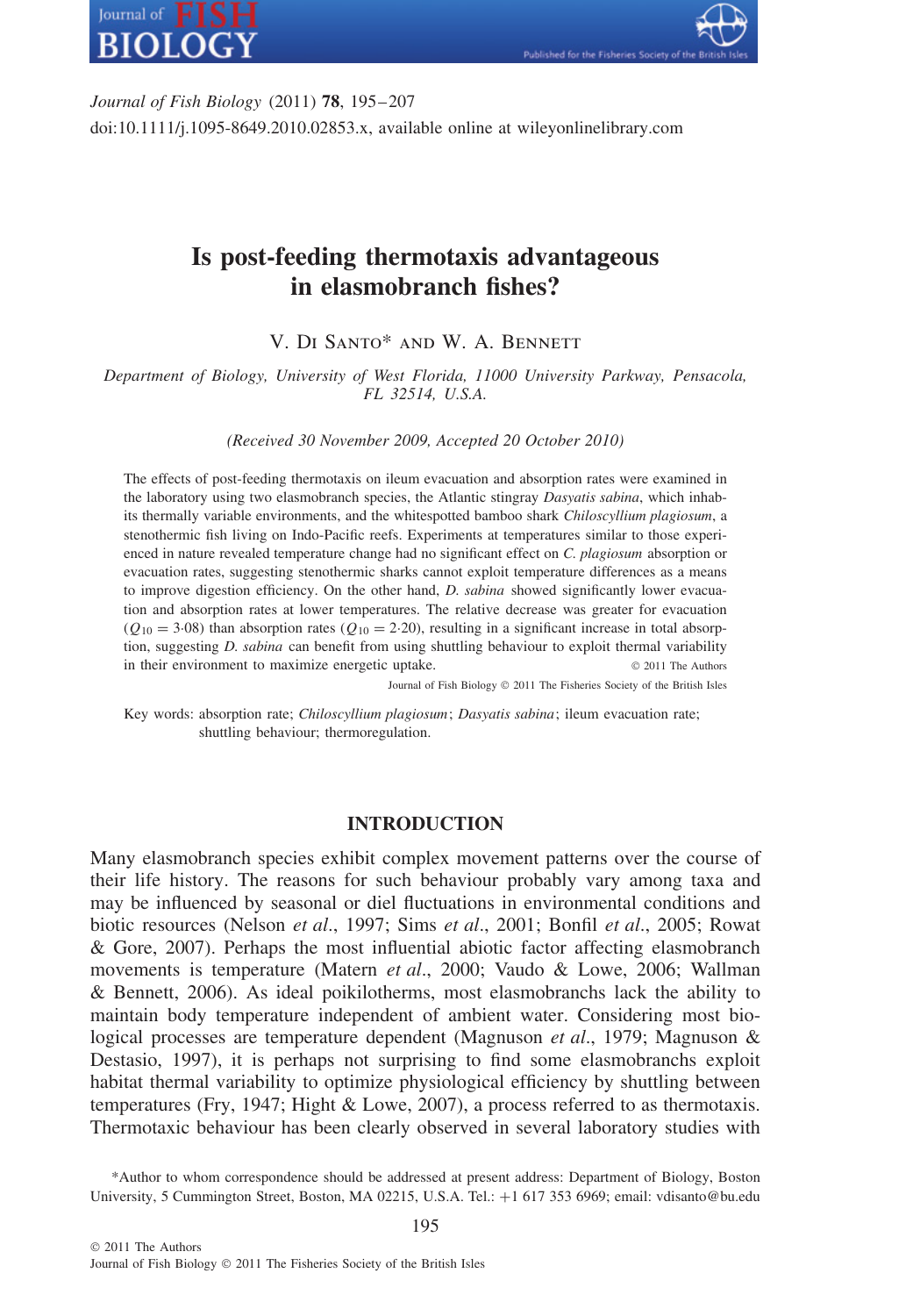elasmobranchs (Crawshaw & Hammel, 1973; Casterlin & Reynolds, 1979; Wallman & Bennett, 2006) and is strongly suspected in some free-ranging elasmobranch populations (Matern *et al*., 2000; Sims *et al*., 2006). These studies suggest that shuttling between temperatures can enhance feeding and digestion (Matern *et al*., 2000; Sims *et al*., 2005; Wallman & Bennett, 2006), reproduction (Harris, 1952; Economakis & Lobel, 1998; Wallman & Bennett, 2006; Hight & Lowe, 2007), swimming and muscle performance (Donley *et al*., 2007), and nerve integration (Gordon, 2005). Although previous studies provide valuable insight into elasmobranch movement patterns, the conclusions that fishes benefit from the activity are based on evidence that is more correlative than direct.

Although many biological processes are probably influenced by thermal variability in the environment, it is the potential benefit of temperature change on feeding and digestion that has garnered the most attention. Laboratory studies with fishes clearly demonstrate changes in temperature have potential to alter nutrient diffusion and absorption rates (Ytrestøyl *et al*., 2005) as well as evacuation rates (Wetherbee *et al*., 1987). Several field studies and at least one laboratory study have investigated the possibility that elasmobranchs might exploit thermal heterogeneity in their environment to improve digestive efficiency. Field observations by Sims *et al*. (2006), for example, concluded that male lesser-spotted dogfish *Scyliorhinus canicula* (L.) adopt a 'hunt warm and rest cool' strategy by making diel vertical migrations in thermally stratified waters. Frequent vertical movements between cooler deep waters and warmer surface layers have also been observed in large pelagic fishes (Carey & Robinson, 1981; West & Stevens, 2001). Telemetry studies on bat ray *Myliobatis californica* Gill movement patterns (Matern *et al*., 2000) and oxygen consumption measurements (Hopkins & Cech, 1994) suggest that these fish may experience digestive benefits by taking advantage of temperature gradients in Tomales Bay, California. In the only other batoid study, Wallman  $\&$  Bennett (2006) were the first to empirically show that Atlantic stingray *Dasyatis sabina* (Lesueur) placed into a thermal gradient preferred warmer temperatures when fasted, but moved to cooler water once sated. Presumably feeding at relatively warm temperatures and resting in cool waters lower energy costs related to digestive processes and extend the time food is in contact with absorptive surfaces (Hopkins & Cech, 1994; Wallman & Bennett, 2006). In spite of the growing body of anecdotal evidence suggesting elasmobranchs may exploit temperature gradients to improve digestive efficiency, the mechanism and, therefore, possible benefits of post-feeding thermotaxis still remain open to question.

In poikilothermic animals, metabolic rates exhibit a stoichiometric relationship in which every  $10°$  C increase in ambient temperature generally doubles the rate of biological functions (Cameron, 1989; Schmidt-Nielsen, 1997). This relationship is so consistent among poikilothermic organisms that it is referred to as van't Hoff's rule and can be mathematically expressed as the temperature quotient or  $Q_{10}$ . The temperature quotient is an index of temperature sensitivity for a given physiological rate. Unfortunately, in most field studies temperature cannot be controlled, leaving unanswered the question of how and to what degree thermal shuttling affects digestive rate processes. The thermotaxis hypothesis predicts for fishes to benefit from diel migrations they must first have access to thermal variability in their environment, and second, complementary digestive processes must differ in their response to changing temperature (Brett, 1971; Wallman & Bennett, 2006). For elasmobranchs that 'feed warm and rest cool' to recognize thermotaxic benefits,  $Q_{10}$  values must be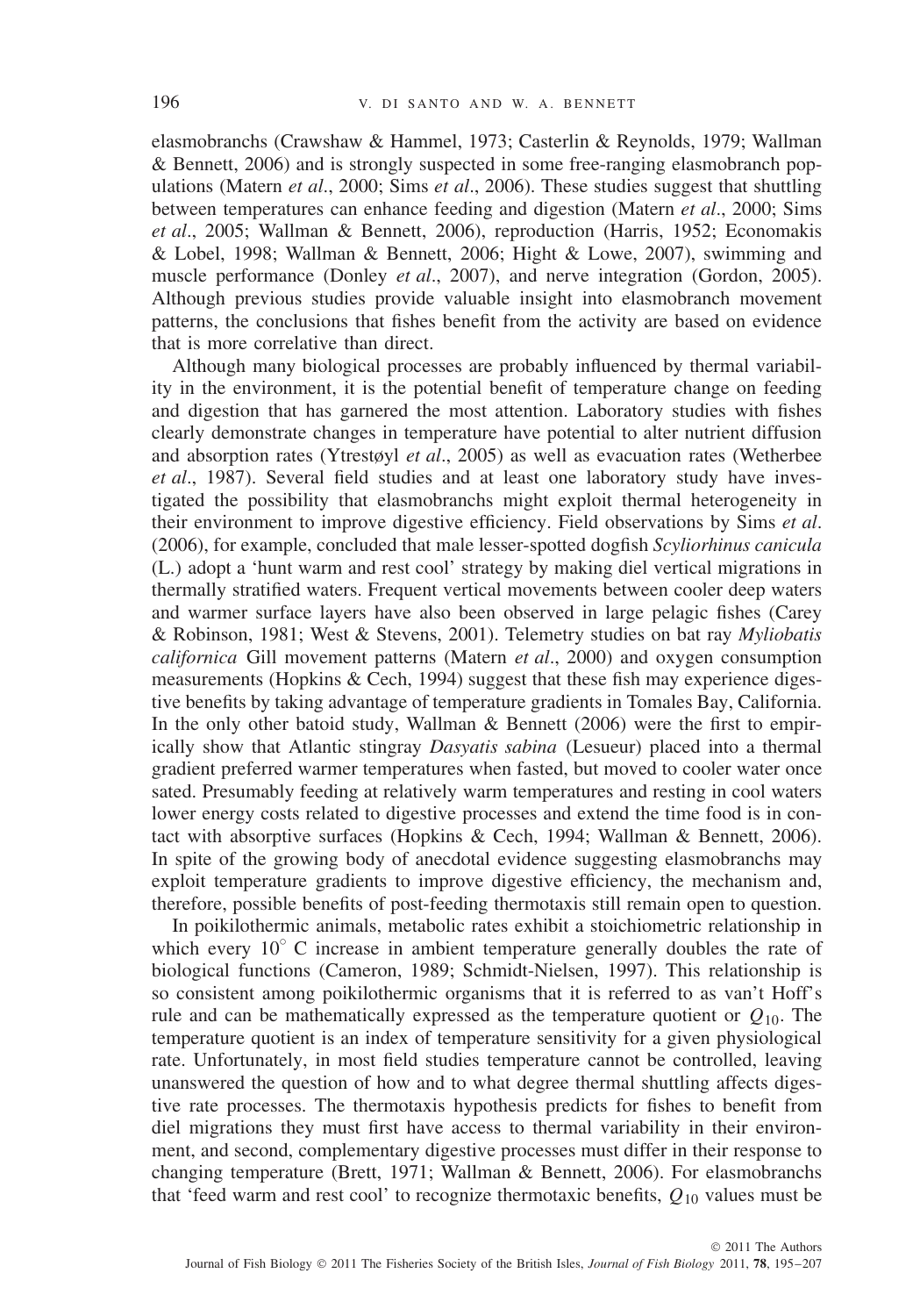high for evacuation rates relative to absorption. Stated another way, as temperatures cool, evacuation rates must decrease faster (*i.e.* be more sensitive to temperature) than rates of absorption.

In the present study, the potential of thermotaxic behaviour to improve digestive efficiency was tested in two elasmobranch species found in dissimilar thermal environments, *D. sabina* and the whitespotted bamboo shark *Chiloscyllium plagiosum* [Anonymous (Bennett)], by quantifying  $Q_{10}$  values for ileum (spiral intestine) evacuation and absorption rates across a range of temperatures each experiences in its natural environment. *Dasyatis sabina* are ideal candidates for this study because they are found in thermally variable habitats, where water temperature may fluctuate from *c*. 3 to *>*35◦ C seasonally (Fangue & Bennett, 2003), and are known to exhibit feedingrelated changes in temperature preference (Wallman & Bennett, 2006). In nature, these fish move freely over relatively long distances, where they experience rapid changes in depth and temperature (Teaf, 1980; Fangue & Bennett, 2003). On the other hand, *C. plagiosum* is a demersal stenothermic species inhabiting shallow coastal areas and coral reefs in the Indo-Pacific Ocean. Unlike *D. sabina*, *C. plagiosum* experience little seasonal or diel temperature fluctuation (Tullis & Ballie, 2005), with a minimum winter temperature of 18<sup>°</sup> C and a maximum summer temperature of 28◦ C (Chen *et al*., 2008), and spend much of their time concealed in coral formations and crevasses from which they make relatively limited foraging excursions (Compagno, 2001). Testing species from dissimilar thermal habitats will provide a better understanding of the type and range of digestive adaptations seen in elasmobranchs. Data from this study are the first to quantify the effects of acute temperature change on evacuation and absorption rates in elasmobranchs, and thereby directly test the possible benefits of post-feeding thermotaxic behaviour in these species.

## **MATERIALS AND METHODS**

# CAPTURE AND HOLDING CONDITIONS OF EXPERIMENTAL ANIMALS

*Dasyatis sabina*  $(n = 15)$  were netted or trawled from shallow, near shore waters between Mobile County, Alabama ( $30°$  41' N;  $88°$  2' W) and Gulf County, Florida, in the north-west Gulf of Mexico (29 $\degree$  48' N; 85 $\degree$  20' W). Fish were transported to the University of West Florida Marine Research Facility in a 950 l Rubbermaid (www.rubbermaid.com) polypropylene transport container filled with clean sea water treated with Amquel water conditioner (www.novalek.com) and continuously aerated by a Model 1200 Rule submersible pump (www.ittflowcontrol.com/marine-and-rv/bilge). *Chiloscyllium plagiosum* (*n* = 9) were donated by SeaWorld, Orlando, Florida. Once at the Marine Research Facility, the fishes were transferred into separate biologically filtered 2000 l re-circulating tanks maintained at a salinity of 35 and a 12L:12D photoperiod. Fishes acclimated to a cyclic temperature prevented them from acclimating to a single temperature and they produce responses closer to those of seasonally acclimatized fish in nature (Hazel & Prosser, 1974; Carlson & Parsons, 1999; Neer *et al*., 2006). The *D. sabina* holding tank was kept under a daily fluctuating temperature regime of 24–27◦ C simulating summer temperatures cycles common to bays in north-west Florida (Fangue & Bennett, 2003), whereas *C. plagiosum* were maintained at a 23–25◦ C daily cycle simulating temperature fluctuations in their natural habitat (Tullis & Peterson, 2000; Tullis & Baillie, 2005). Water temperatures in holding tanks were recorded at 30 min intervals *via* Onset StowAway XTI temperature loggers (www.onsetcomp.com) housed in waterproof cases. Water quality measurements including ammonia, pH, nitrite and nitrate levels were determined three times a week with 30% water changes made bimonthly or more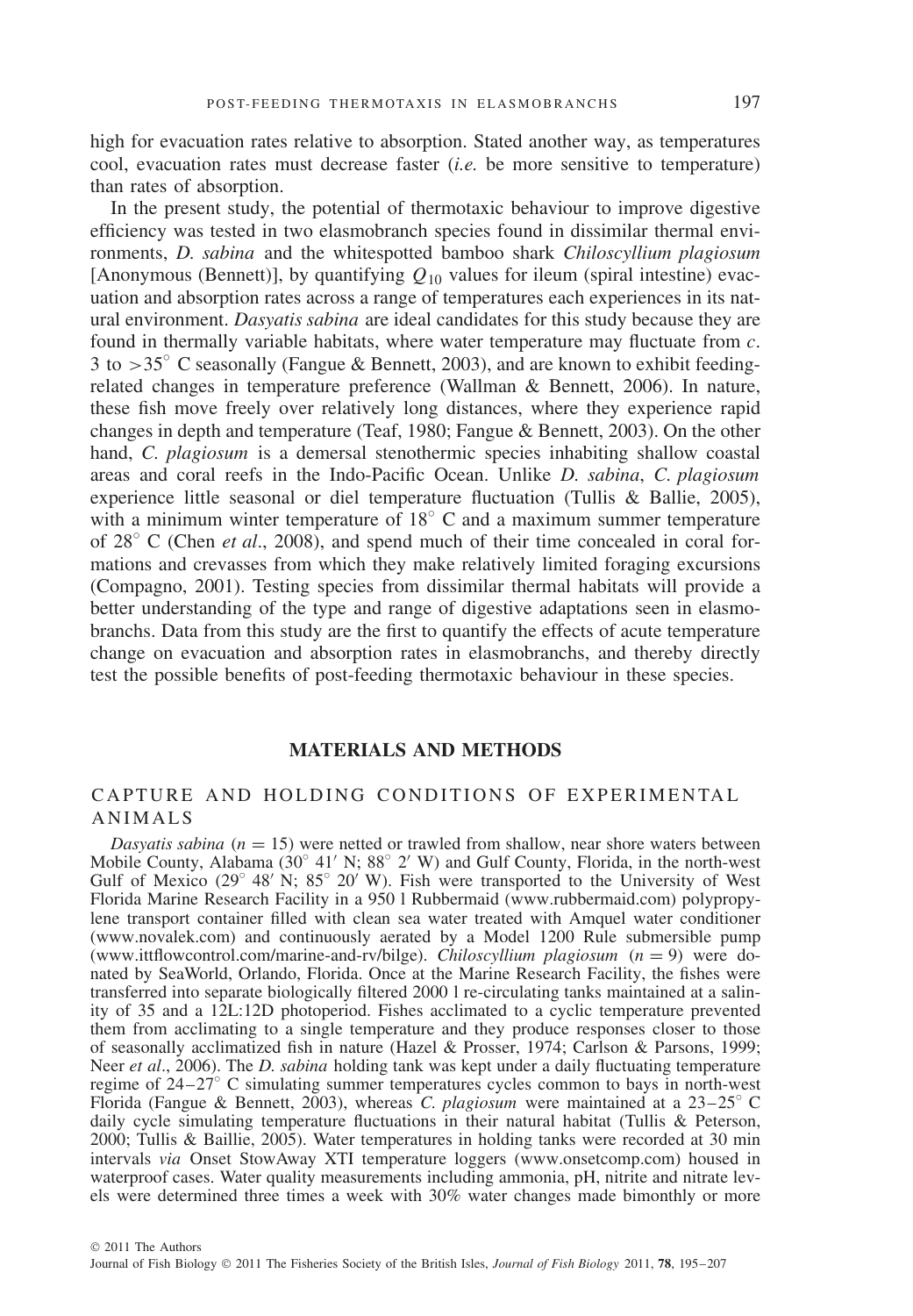frequently if indicated by water quality measurements. During the acclimation period fishes were fed, every other day, a mixed diet of fresh-frozen shrimp (mainly *Litopenaeus setiferus*), fishes or squid until sated. All fishes were held for a minimum of 2 weeks before being used in experimental trials.

# TEMPERATURE TREATMENTS

Prior to each trial, fishes were fasted for 96 h to ensure that the gut was clear (Wetherbee *et al*., 1987). In all trials *D. sabina* and *C. plagiosum* were fed when temperatures in the holding tanks reached 26 and 24◦ C respectively, and immediately transferred to one of the three temperature treatments (21, 26 or 31◦ C for *D. sabina* and 20, 24 or 28◦ C for *C. plagiosum*). This protocol was used for all experimental trials. The acute change to high or low cycle temperatures was used to simulate temperature changes that fishes may experience by shuttling between different temperatures in nature (Carey & Robinson, 1981; Carey & Scharold, 1990). Each fish was exposed to a low, mid and high temperature for each digestive measurement, but was returned to holding conditions for a minimum of 10 days between trials.

# ILEUM EVACUATION RATE DETERMINATIONS

Prior to the beginning of experimental trials, total ileum length (cm) was measured for each fish as the distance between the pyloric sphincter and the rectum using X-radiography. Total gut passage time as well as the time food was in contact with the ileum was estimated through sequential X-radiographs showing food position in the gut over time. At each experimental temperature, the ileum evacuation rate, as the distance travelled by the food across the ileum per hour (cm h<sup>-1</sup>), was calculated to determine temperature quotient values.

Following the fasting period, fishes were offered de-shelled and de-veined *L. setiferus* containing a 0·5 mm diameter stainless steel ball. Meal size has been shown to affect digestion and evacuation rates (Fänge & Grove, 1979; Wetherbee & Gruber, 1990), but spurious errors are avoided by furnishing a quantity of food equivalent to 3% of fish body mass (Cortés & Gruber, 1992). Tongs were used to present the food so that fish would swallow the shrimp whole (Wetherbee *et al*., 1987). Food intake was voluntary for all fishes in this study as force-feeding has been shown to influence evacuation rate and absorption efficiency (Wetherbee *et al*., 1987). After being fed, each fish was placed in a Plexiglas X-ray chamber. To reduce handling stress, the fish remained in the chamber over the entire evacuation period. The X-ray chamber was housed in a model 43855A Hewlett-Packard Faxitron X-ray machine (www.hp.com). A dark cloth, across the front of the X-ray machine, reduced the potential disturbance to the fish. Water was continuously pumped between the X-ray tank and a 300 l biologically filtered reservoir to maintain good water quality and an EBO Jager 250-W submersible heater (www.eheim.com), placed in the reservoir, held water temperatures at the appropriate set point  $(\pm 0.5^{\circ} C)$ . Each fish was then X-rayed a minimum of every 3 h (Wetherbee *et al*., 1987) and more frequently as food entered the ileum. Dorsal images were made at 70 kV for 4 s on a Kodak Industrex MX125 Ready Pack II film (www.kodak.com).

## ILEUM ABSORPTION TRIALS

Food absorption was determined by calculating the ratio of absorbed food to unabsorbable marker. Although a wide array of methods and markers have been used (Kotb & Luckey, 1972; Lied *et al.*, 1982; De Silva & Anderson, 1995), methods using chromic oxide  $(Cr_2O_3)$ have become the standard in digestion studies (NRC, 1993). The use of an inert marker is particularly important as it allows quantification of organic matter absorption with just a subsample of total faeces (Maynard  $\&$  Loosli, 1969). Feeding regimens were similar to those of evacuation rate trials, but with the addition of chromic oxide (1% of total dry food mass; NRC, 1993) instead of the stainless steel ball. Fishes were then moved to individual 270 l faecal collection tanks and held at the appropriate constant temperature until evacuation was complete. Faeces were collected with a 1 mm mesh screen and analysed for unabsorbed food (dry mass) and chromic oxide. Collections were made at least every 2 h to minimize leaching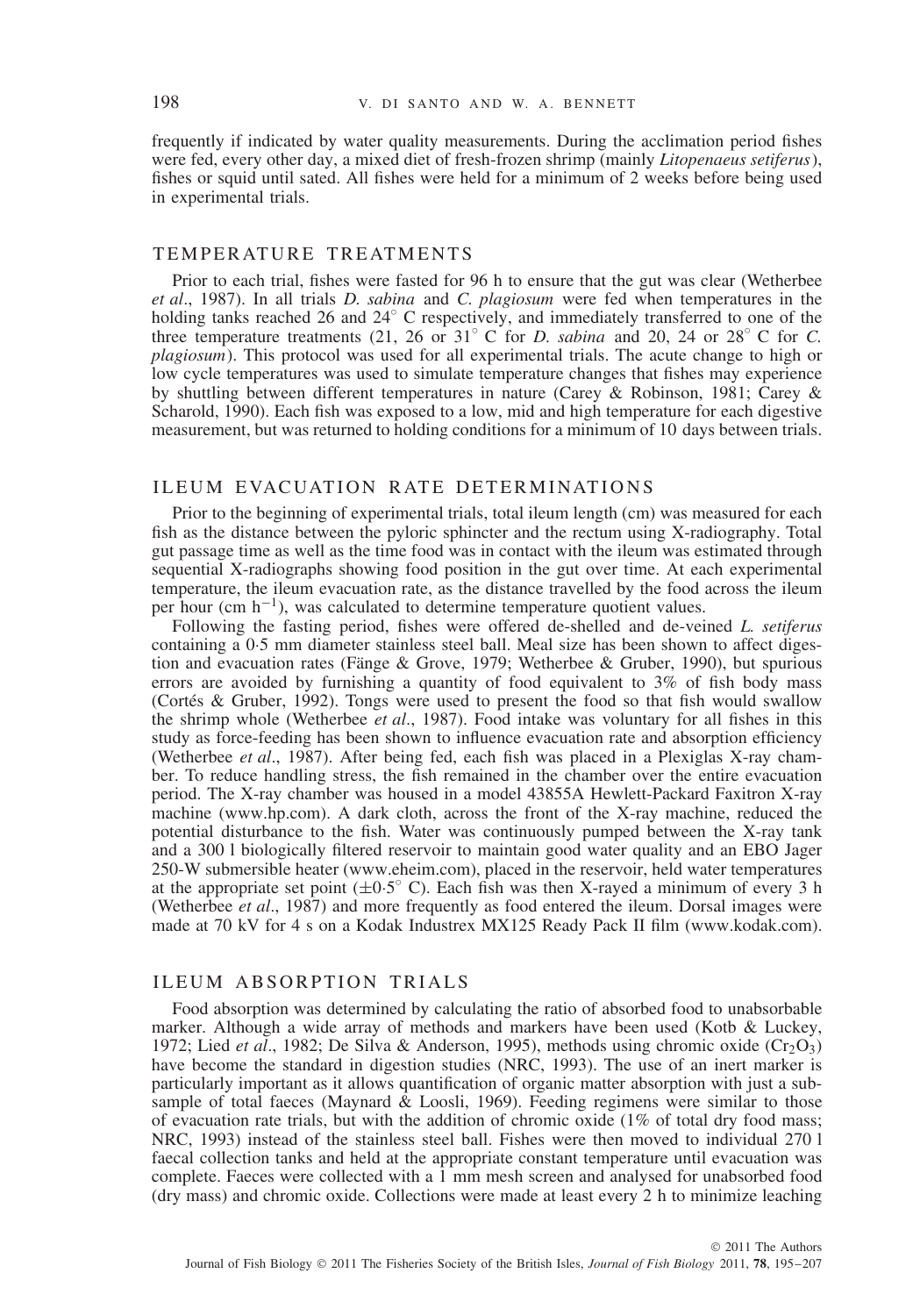in the water (Sudaryono *et al*., 1996; Weatherup & McCracken, 1998). Apparent digestibility coefficient  $(C_{AD})$ , digested to undigested matter ratio (Robbins, 1983), was estimated for each absorption trial using the equation suggested by Maynard & Loosli (1969):  $C_{AD} = 100$  $[1 - (X_1 X_2^{-1})]$ , where  $X_1$  = per cent chromic oxide in the feed and  $X_2$  = per cent chromic oxide in the faeces.  $C_{AD}$  represents the percentage of food absorbed by the fish.

Faecal samples were analysed for chromic oxide content using the technique described by Suzuki & Early (1991) and later modified by Lares (1999). Briefly, faeces were carefully washed with distilled water to eliminate salt and placed into a drying oven at 60◦ C for 72 h. Dried samples were then transferred to pre-weighed, borosilicate test tubes (16 mm  $\times$ 100 mm) and weighed (mg). Test tubes and samples were heated for 5 h at 400◦ C in a muffle furnace (Lares, 1999). The difference between dry samples and ash masses was used to estimate the amount of organic matter (Suzuki & Early, 1991). Ashed samples were then prepared for spectrophotometric analysis (Sales & Britz, 2001; Laining *et al*., 2003) by adding 2 ml of bleach (5·25% sodium hypochlorite) for each 10 mg of ash sample. Test tubes were maintained in an aluminium heating block at constant  $110^{\circ}$  C. After the bleach had evaporated, an additional 2 ml of bleach was added and allowed to evaporate (Lares, 1999). Samples were successively treated in the same way with hydrochloric acid to eliminate excessive hypochlorite. Once the samples were dry, 2 ml of distilled water was added and tubes centrifuged at 1250*g* for 10 min. Absorption readings from the solution were then compared with a potassium dichromate standard solution.

#### EVACUATION AND ABSORPTION  $Q_{10}$  DETERMINATIONS

Apparent digestibility coefficients and ileum evacuation rates at the three temperatures were used to quantify absorption rate as milligram food absorbed per hour. Temperature quotients were estimated for ileum evacuation and absorption rates to assess the effect of temperature on these physiological processes. In both species,  $O_{10}$  values for each physiological process were estimated between high to mid, low to mid and low to high temperatures. Temperature quotients were calculated using mean rates from fishes in treatment groups. The population temperature quotient was determined using the following equation (Schmidt-Nielsen, 1997):  $Q_{10} = (K_2 \ K_1^{-1})^{[10(t_2 - t_1)^{-1}]}$ , where  $K_1$  is the mean rate at lower temperature,  $K_2$  is the mean rate at higher temperature,  $t_1$  is the lower temperature and  $t_2$  is the higher temperature.

# STATISTICAL ANALYSIS

All experimental values were reported as mean  $\pm$  s.e. Data were tested for normality and non-normal data were rank transformed. The effect of temperature on *C*<sub>AD</sub>, absorption and ileum evacuation rates was explored using repeated measures two-way ANOVA. Where appropriate, a Tukey–Kramer multiple comparison test was used to identify statistical differences in mean values between treatment groups. All statistical comparisons were based on  $\alpha = 0.05$ . All analyses were performed in SAS System, Version 9 (www.sas.com).

#### **RESULTS**

### SIZE RELATIONSHIPS AND BEHAVIOUR OF FISHES IN DIGESTION TRIALS

*Dasyatis sabina* had a disk width of  $24.4 \pm 0.8$  cm and a wet mass of  $0.567 \pm 0.67$ 0.060 kg. Pre-caudal lengths ranged from  $17.5$  to  $31.6$  cm  $(24.9 \pm 0.8$  cm). *Chilosyllium plagiosum* had pre-caudal length and wet mass values of  $63.2 \pm 0.5$  cm and  $0.586 \pm 0.013$  kg.

The fishes did not discriminate between untreated food and food treated with experimental markers (chromic oxide or a stainless steel ball) and promptly ingested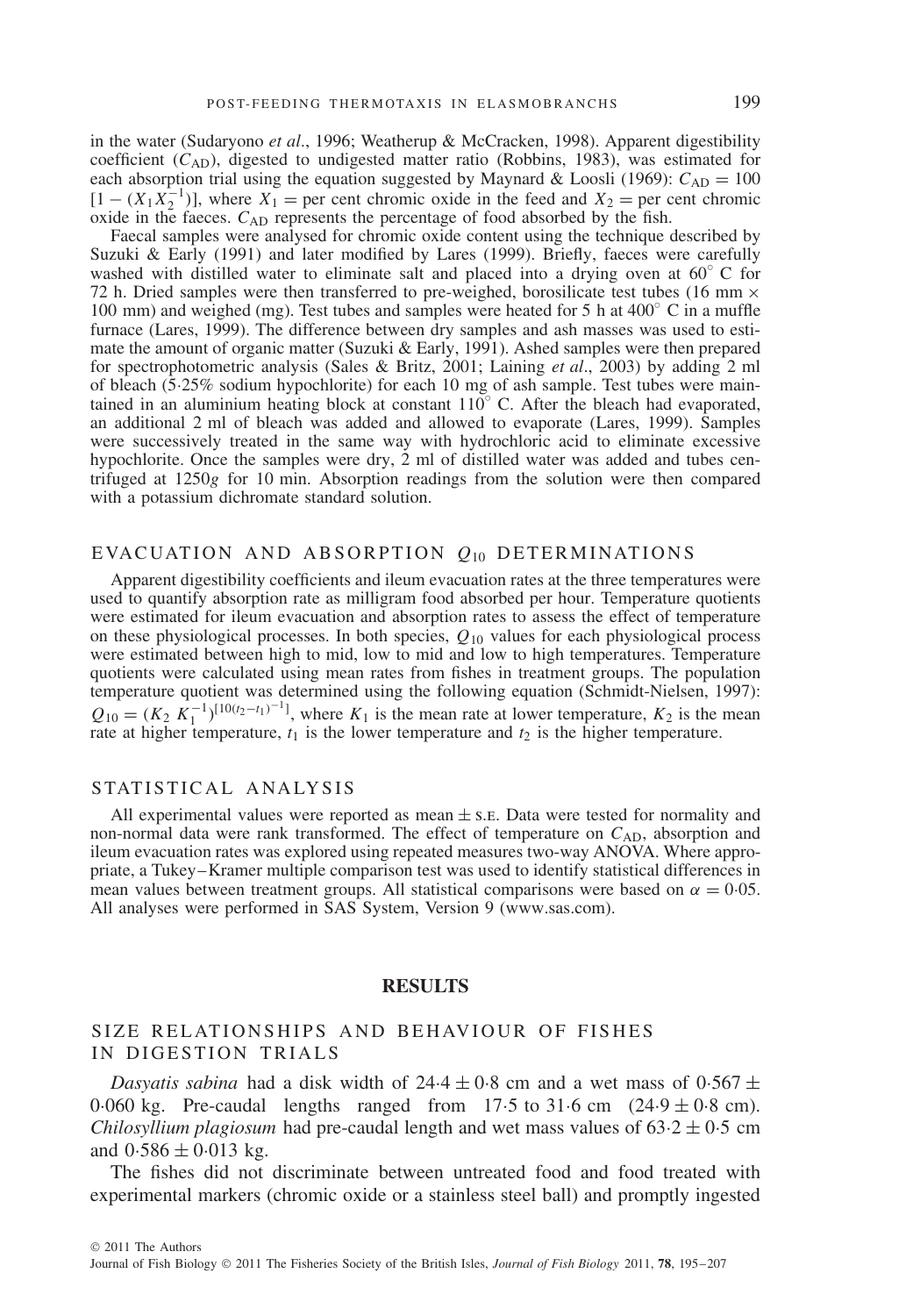| Temperature range $(^\circ C)$ | Ileum evacuation rate $Q_{10}$ | Absorption rate $Q_{10}$ |
|--------------------------------|--------------------------------|--------------------------|
|                                | D. sabina $n = 15$             |                          |
| $31 - 21$                      | 3.08                           | 2.20                     |
| $31 - 26$                      | 3.07                           | 2.33                     |
| $26 - 21$                      | 3.09                           | 2.07                     |
|                                | C. plagiosum $n = 9$           |                          |
| $28 - 20$                      | 1.65                           | 1.50                     |
| $28 - 24$                      | 1.44                           | 1.34                     |
| $24 - 20$                      | 1.88                           | 1.68                     |

TABLE I. Thermal sensitivity  $(Q_{10})$  for ileum evacuation and absorption rates calculated across three temperature ranges for *Dasyatis sabina* and *Chiloscyllium plagiosum*

both when offered. Post-feeding, fishes remained in the experimental tank for between 1 and 4 days, depending on the temperature treatment. While in their respective experimental tanks, fishes showed no obvious signs of stress and were observed to remain quiescent on the tank bottom, with occasional movements to change position.

## DIGESTION EXPERIMENTS

The effect of temperature on evacuation rate varied markedly between *D. sabina* and *C. plagiosum* (Table I). Rates of food movement through the gut were easily estimated for both species by observing the position of the stainless steel ball on sequential X-radiographs. The steel ball was egested with faecal matter at the end of each trial, signifying that the pellet passed through the gut at rates similar to that of food. Ileum evacuation rates in *D. sabina* decreased significantly with decreasing temperature (two-way ANOVA,  $F_{2,28} = 31.48$ ,  $P < 0.001$ ; Fig. 1). Mean evacuation rates at all three treatment temperatures were statistically distinct (Tukey–Kramer multiple comparison test,  $\alpha = 0.05$ ). Conversely, evacuation rates in *C. plagiosum* showed no significant differences between temperature treatments (two-way ANOVA,  $F_{2,16} = 0.96$ ,  $P > 0.05$ ; Fig. 1).

Total evacuation times (h) also showed a different response to temperature in *D. sabina* and *C. plagiosum*. Total evacuation time in the former decreased from 77·0  $\pm$  7·2 h at 21° C to 30·9  $\pm$  4·3 h at 31° C. Total evacuation time in the latter, however, ranged from  $85.8 \pm 9.7$  h at  $20^{\circ}$  C to  $81.0 \pm 16.7$  h at  $28^{\circ}$  C.

The relationship between temperature and apparent digestibility and food absorption rate also differed between *D. sabina* and *C. plagiosum* (Table I).  $C_{AD}$  in *D. sabina* decreased from nearly 90% at 21◦ C to 60% for fish moved to 31◦ C (Fig. 2). The differences in coefficient means were significant (two-way ANOVA,  $F_{2,28} = 15.03$ ,  $P < 0.001$ ) and statistically distinct (Tukey–Kramer multiple comparison test,  $\alpha = 0.05$ ) for each of the three temperatures tested. Absorption rates in *D. sabina* showed the opposite trend (Fig. 1), with absorption values increasing significantly as temperatures increased (two-way ANOVA,  $F_{2,28} = 15.68$ ,  $P < 0.001$ ). Mean values at each temperature treatment were also significantly different from one another (Tukey–Kramer multiple comparison test, *α* = 0·05). *Chiloscyllium plagiosum*, on the other hand, showed no significant changes across temperature treatments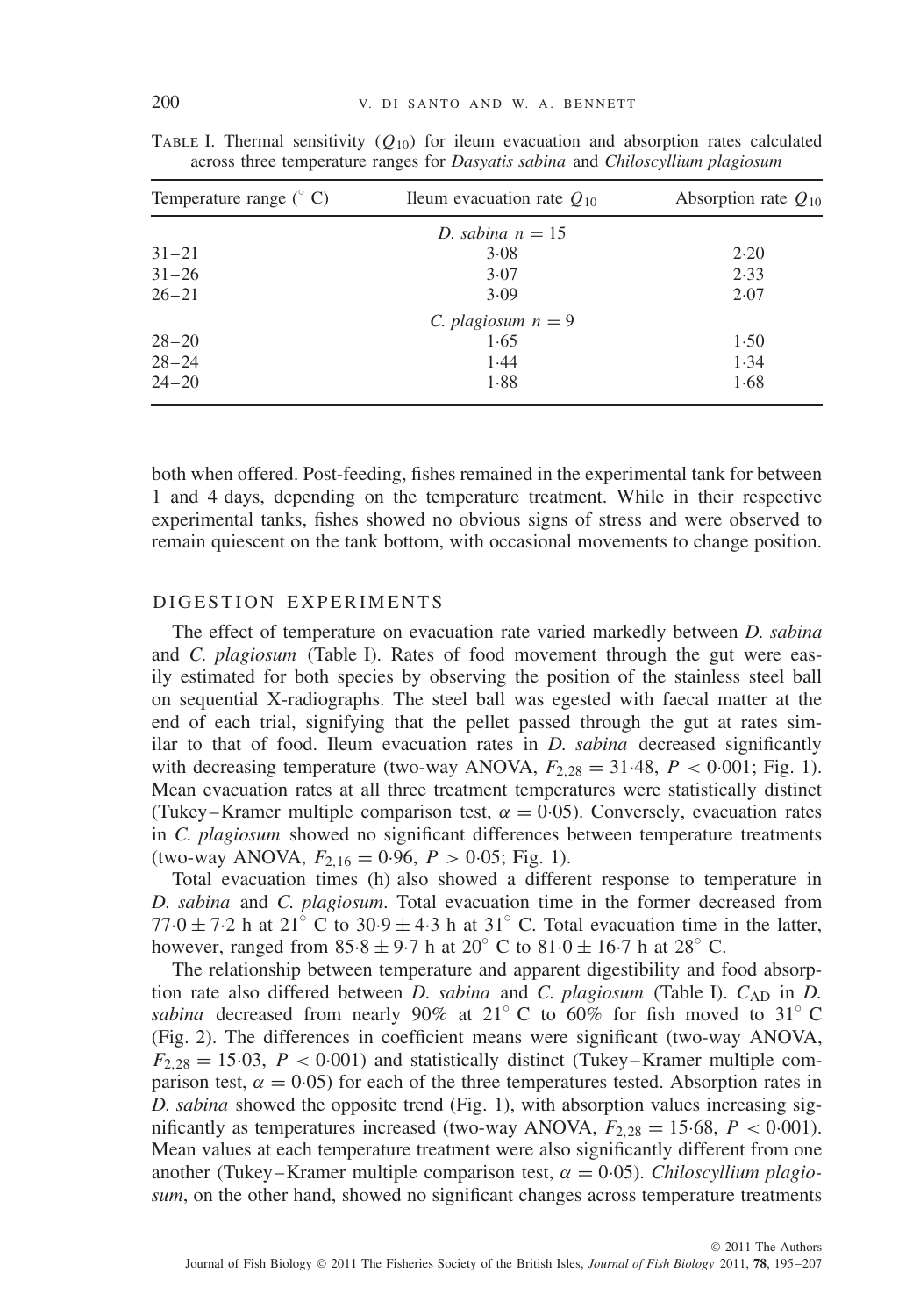

FIG. 1. Mean  $\pm$  s.e. (a) absorption rate and (b) evacuation rate for *Dasyatis sabina* ( $\bullet$ ) and *Chiloscyllium plagiosum* (O) at three temperature treatments. *Dasyatis sabina* absorption and evacuation rate values differed significantly at all three treatment temperatures, whereas values for *C. plagiosum* were statistically indistinguishable (two-way ANOVA followed by Tukey–Kramer multiple comparison test,  $\alpha = 0.05$ ).

in either mean  $C_{AD}$  (two-way ANOVA,  $F_{2,16} = 0.14$ ,  $P > 0.05$ ; Fig. 2) or absorption rate (two-way ANOVA,  $F_{2,16} = 1.05$ ,  $P > 0.05$ ; Fig. 1).

Assessment of evacuation and absorption temperature quotients found that the digestive process in *D. sabina* showed varying degrees of thermal sensitivity, while the processes in *C. plagiosum* were largely unaffected by changing temperatures (Table I). *Dasyatis sabina* showed higher *Q*<sup>10</sup> values for evacuation than absorption rates; however, *Q*<sup>10</sup> values between temperature treatments remained relatively constant. *Chiloscyllium plagiosum* exhibited similar *Q*<sup>10</sup> estimates for both evacuation and absorption rates, with minimal change between temperature treatments.

## **DISCUSSION**

This represents, as far as is known, the first study to empirically demonstrate that post-feeding thermotaxis can improve digestive uptake in an elasmobranch. In fact, digestion efficiency studies on elasmobranchs are scarce and differ by methodology,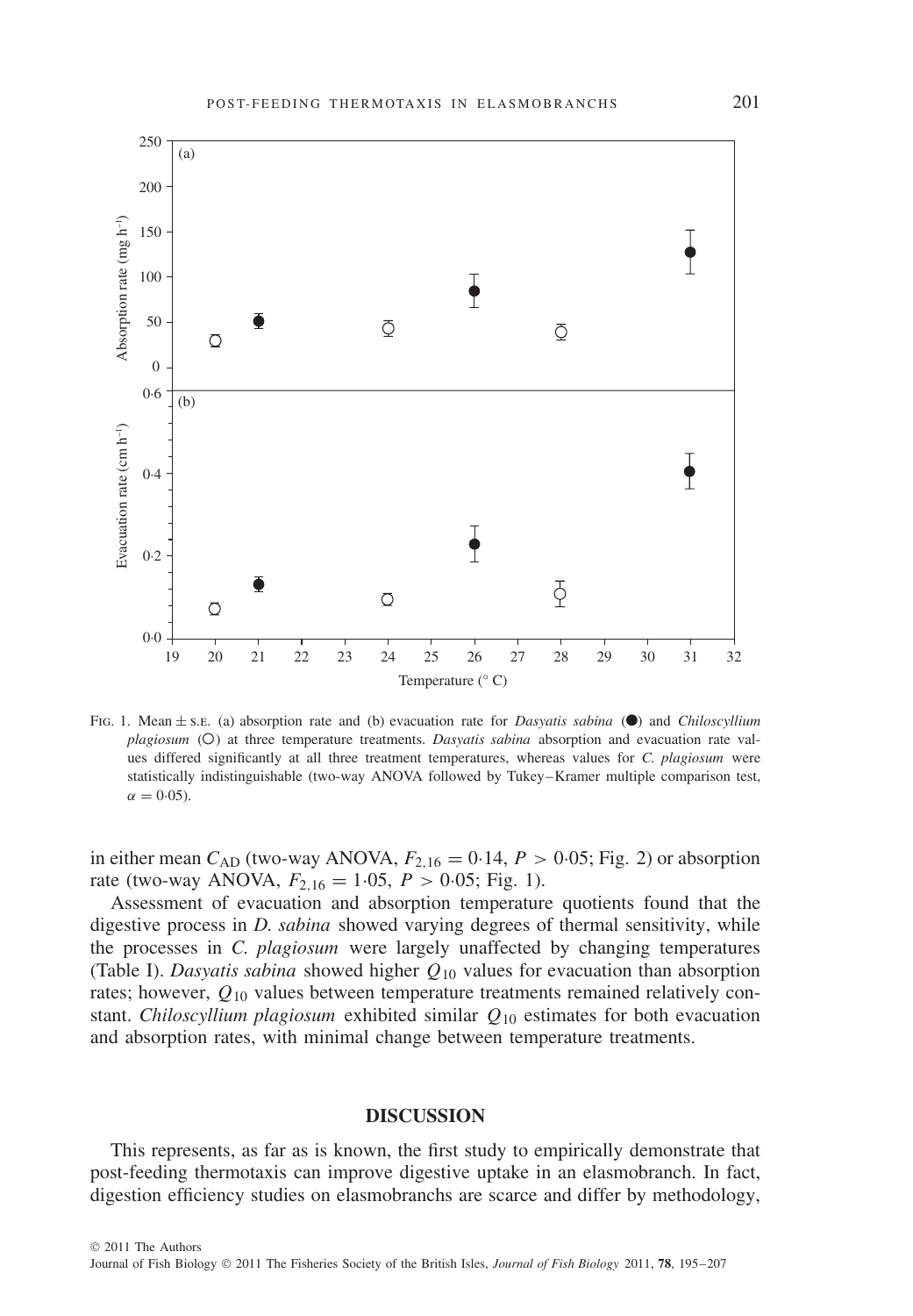

FIG. 2. Mean  $\pm$  s.e. apparent digestibility coefficient ( $C_{AD}$ ) for *Dasyatis sabina* ( $\bullet$ ) and *Chiloscyllium plagiosum* (O) at three temperature treatments. *Dasyatis sabina*  $C_{AD}$  values were significantly different at all three treatment temperatures, whereas values for *C. plagiosum* were statistically indistinguishable (two-way ANOVA followed by Tukey–Kramer multiple comparison test,  $\alpha = 0.05$ ).

experimental objectives and species tested, making it difficult to draw any meaningful conclusions on the effects of thermotaxis on physiological processes. Indeed, most studies assess gastric evacuation rates; however, gastric evacuation rates provide little insight into nutrient absorption and assimilation. To date, evacuation and absorption data are known only for the lemon shark *Negaprion brevirostris* (Poey). Wetherbee *et al*. (1987) and Wetherbee & Gruber (1990, 1993) estimated total evacuation times between 90.3 and 93.5 h and  $C_{AD}$  values between 68.9 and 73.2% in young N. *brevirostris* fed between 2·6 and 3·4% of their body mass at 25◦ C. *Dasyatis sabina* fed at 26◦ C and *C. plagiosum* fed at 24◦ C had *C*AD values of *c*. 70%, very similar to the *N. brevirostris* values. Total evacuation times, however, were *c*. 20% shorter in *C. plagiosum* (74 h at  $24°$  C) and nearly 40% lower in *D. sabina* (57·3 h at  $26°$  C) than evacuation times estimated in *N. brevirostris*.

Wallman & Bennett (2006) suggested that, for thermotaxis to be useful, absorption rate  $Q_{10}$  values should be relatively higher than evacuation rate  $Q_{10}$  responses. In *D. sabina*, however, evacuation rate  $(Q_{10} = 3.08)$  was more sensitive to temperature than absorption rate ( $Q_{10} = 2.20$ ). *Dasyatis sabina* moving from 31 to 21◦ C after feeding experienced an increase in overall food absorption of *c*. 30%. Although absorption per hour decreased with temperature, the much slower evacuation rate allowed the food to remain in contact with the ileum longer, resulting in an overall increase in absorption. *Chiloscyllium plagiosum* exhibited no significant improvement in digestion efficiency between temperatures, as absorption and evacuation rate showed similar changes in responses to decreasing temperature (evacuation rate:  $Q_{10} = 1.65$ ; absorption rate:  $Q_{10} = 1.50$ ). These results are not unusual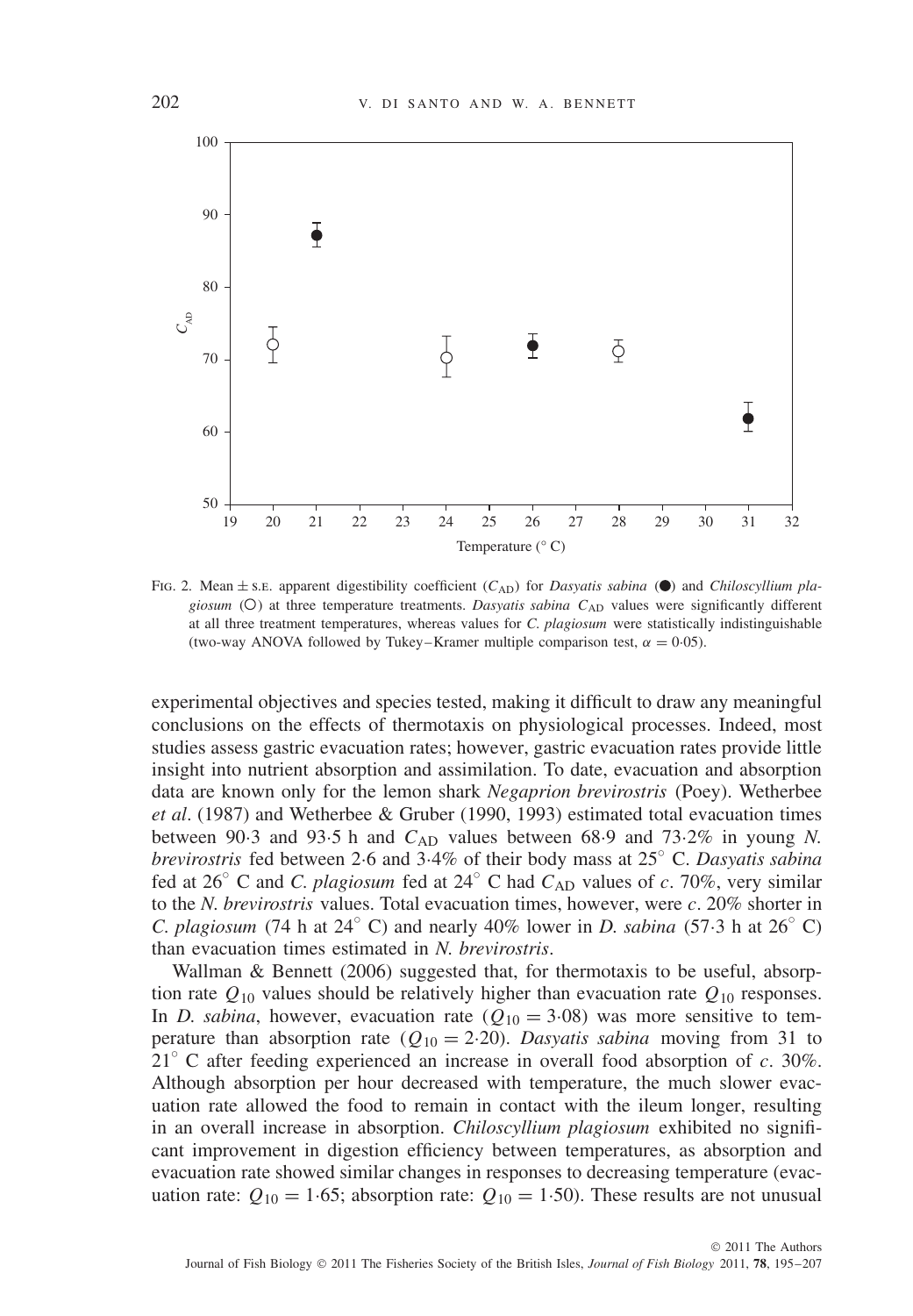in fishes as several studies observed relatively insensitive absorption efficiencies over a wide range of temperatures (Windell *et al*., 1978; Targett, 1979; Stevens & McLeese, 1984).

Generally, fishes are adapted to the thermal environment they experience, leading to specific ecological responses to temperature (Johnson & Kelsch, 1998). *Chiloscyllium plagiosum* may have never acquired the ability to exploit temperature gradients to improve digestive efficiency. These fish live in an environment lacking diel thermal fluctuations, always very close to the middle range of 24–26◦ C (Chen *et al*., 2008). It is perhaps not surprising, therefore, that *C. plagiosum* do not exhibit thermotaxis or a significant digestive advantage when experimentally moved between temperatures after feeding. Many stenotherms maintain a metabolic set point over a defined range of temperatures, sometimes referred to as physiological plasticity (Hochachka & Somero, 2002). This strategy is thought to be most beneficial to strict stenothermic fishes, which secure optimal physiological efficiency at their preferred temperature, than to eurythermic fishes that forage in fluctuating thermal environment (Dent & Lutterschmidt, 2003).

Previous field studies have probably observed thermotaxis occurring in nature, but the effect of temperature could not be unequivocally separated from other environmental attributes such as prey availability or predator avoidance. *Myliobatis californica* (Matern *et al*., 2000), *N. brevirostris* (DiGirolamo, 2008) and *S. canicula* (Sims *et al*., 2006) are all believed to exploit temperature changes in their environment to improve digestive efficiency. The origin of this behaviour may very well be linked to, or at least influenced by, environmental factors other than temperature. In nature, when extreme differences in food availability exist, fishes may temporarily move into unfavourable thermal microhabitats in order to exploit productive feeding sites. In fact, it is not rare to observe fishes entering almost lethally warm temperatures to obtain food that was not abundant at their preferred temperature (Neill & Magnuson, 1974; Wildhaber & Crowder, 1990). Fishes may even gain some performance advantages by moving to these warmer waters. For example, field studies on *M. californica* and *S. canicula* (Matern *et al*., 2000; Sims *et al*., 2006) have suggested that elasmobranchs can increase metabolism and thereby maximize foraging efficiency by entering higher temperatures just prior to dusk when prey are most active. *Dasyatis sabina* may experience similar foraging benefits in metabolically expensive environments, but would ultimately lower metabolic rates by returning to cooler, preferred temperatures after feeding. In the face of these two competing selective pressures, it may be reasonable to suppose that fishes have modified both foraging and digestive physiology to optimize efficiency.

Interestingly, some bony fishes also exhibit a 'hunt warm–rest cool' strategy. Clark & Green (1990) observed juvenile cod *Gadus morhua* L. undertaking diel vertical migrations during summer when the thermocline allowed them to feed in warm shallow water and return to deeper cold water during non-feeding hours. When the thermocline disappeared, no vertical migrations were recorded, leaving the behavioural thermoregulation hypothesis a plausible explanation for shuttling behaviour. Not all bony fishes follow this same pattern. Wurtsbaugh & Neverman (1988) challenged the 'hunt warm–rest cool' hypothesis with their work on larval lake sculpins *Cottus extensus* Bailey & Bond in which they report that larval fish feed in cold lower strata and swim up in the warm water column to digest. Additional laboratory experiments indicate feeding in cold water could lower energetic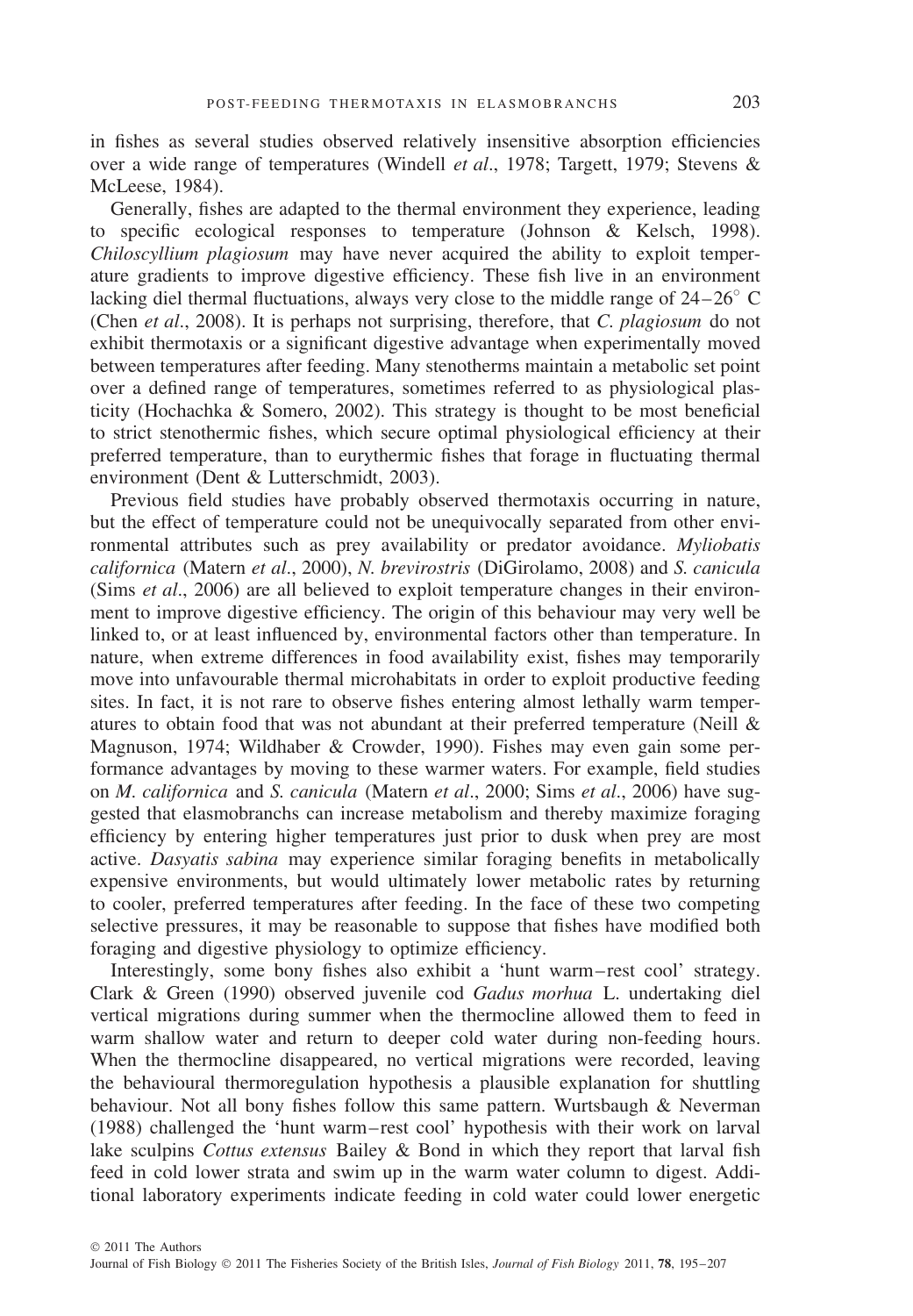costs related to hunting and larval *C. extensus* that experience fluctuating temperature regimes grow at higher rates by feeding more frequently than larval fish kept in stable environments.

The respective strategies of 'hunt warm–rest cool' and 'hunt cool–rest warm' would give a metabolic advantage to fishes by either slowing down digestion and increasing overall absorption or by taking advantage of a faster evacuation time to forage more frequently. For elasmobranchs that are intermittent feeders (Wetherbee  $&$  Cortés, 2004), enhancing the efficiency of food uptake would be of greater benefit than foraging more frequently, especially if the cost of obtaining prey is high. It is possible, however, that elasmobranchs in need of feeding more frequently would benefit from a 'hunt cool–rest warm' strategy. Regardless of the reason, movements between temperatures could result in changes in physiological rate functions. Ironically, *D. sabina* may exploit thermotaxis to reduce their temperature dependence (Beitinger & Fitzpatrick, 1979) by reconciling effective feeding in metabolically demanding water temperatures with exceptional absorption efficiency at cooler temperatures as part of a successful foraging strategy. Overall, with respect to temperature, elasmobranchs seem to be more than just 'die Spielbälle der Umgebung' or the puppets of the environment (Krehl & Soetbeer, 1899), but rather manifest sophisticated behavioural and physiological adaptations to exploit specific thermal conditions.

The authors would like to thank SeaWorld, Orlando, for donating the whitespotted bamboo sharks used in this study. Two anonymous reviewers provided helpful comments on an earlier version of this manuscript. This research was funded by grants from The University of West Florida. All animals were collected and maintained according to guidelines established by the Animal Care and Use Committee at The University of West Florida, protocol #2007-002.

## **References**

- Beitinger, T. L. & Fitzpatrick, L. C. (1979). Physiological and ecological correlates of preferred temperature in fish. *American Zoologist* **19,** 319–329.
- Bonfil, R., Meyer, M., Scholl, M. C., Johnson, R., O'Brien, S., Oosthuizen, H., Swanson, S., Kotze, D. & Paterson, M. (2005). Transoceanic migration, spatial dynamics, and population linkages of white sharks. *Science* **310,** 100–103.
- Brett,  $\hat{J}$ . R. (1971). Energetic responses of salmon to temperature. A study of some thermal relations in the physiology and freshwater ecology of sockeye salmon (*Oncorhynchus nerka*). *American Zoologist* **11,** 99–113.
- Cameron, J. N. (1989). *The Respiratory Physiology of Animals.* New York, NY: Oxford University Press.
- Carey, F. G. & Robinson, B. H. (1981). Daily patterns in the activities of swordfish, *Xiphius gladius*, observed by acoustic telemetry. *U.S. Fishery Bulletin* **79,** 277–292.
- Carey, F. G. & Scharold, J. V. (1990). Movements of blue sharks (*Prionace glauca*) in depth and course. *Marine Biology* **106,** 329–342.
- Carlson, J. K. & Parsons, G. R. (1999). Seasonal differences in routine oxygen consumption rates of the bonnethead shark. *Journal of Fish Biology* **55,** 876–879. doi: 10.1111/j. 1095-8649.1999.tb00710.x
- Casterlin, M. E. & Reynolds, W. W. (1979). Shark thermoregulation. *Comparative Biochemistry and Physiology* **64A,** 451–453.
- Chen, W. K., Liu, K. M. & Liao, Y. Y. (2008). Bioenergetics of juvenile whitespotted bamboo shark *Chiloscyllium plagiosum* [Anonymous (Bennett)]. *Journal of Fish Biology* **72,** 1245–1258. doi: 10.1111/j.1095-8649.2008.01766.x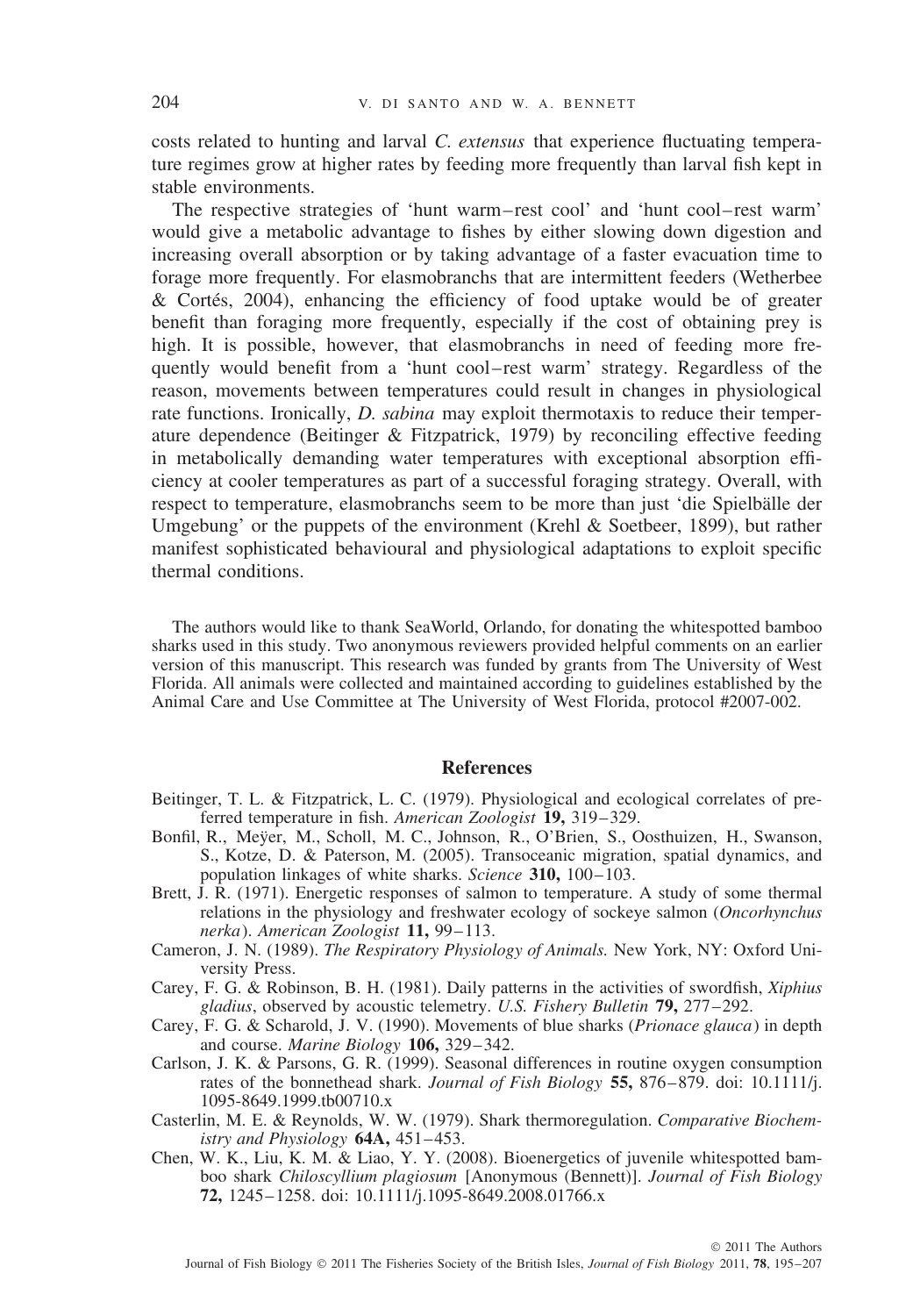- Clark, D. S. & Green, J. M. (1990). Seasonal variation in temperature preference of juvenile Atlantic cod (*Gadus morhua*), with evidence supporting an energetic basis for their diel vertical migration. *Canadian Journal of Zoology* **69,** 1302–1307.
- Compagno, L. J. V. (2001). *Sharks of the World: An Annotated and Illustrated Catalogue of Shark Species Known to Date.* Rome: FAO.
- Cortés, E. & Gruber, S. H. (1992). Gastric evacuation in the young lemon shark, *Negaprion brevirostris*, under field conditions. *Environmental Biology of Fishes* **35,** 205–212.
- Crawshaw, L. I. & Hammel H. T. (1973). Behavioral temperature regulation in the California horn shark, *Heterodontus francisci*. *Brain, Behavior and Evolution* **7,** 447–452.
- De Silva, S. S. & Anderson, T. A. (1995). *Fish Nutrition in Aquaculture.* London: Chapman & Hall.
- Dent, L. & Lutterschmidt, W. I. (2003). Comparative thermal physiology of two sympatric sunfishes (Centrarchidae: Perciformes) with a discussion of microhabitat utilization. *Journal of Thermal Biology* **28,** 67–74.
- DiGirolamo, A. L. (2008). Thermal ecology and activity patterns of juvenile lemon sharks (*Negaprion brevirostris*) in a shallow water nursery. MS Thesis, University of West Florida, Pensacola, FL, USA.
- Donley, J. M., Shadwick, R. E., Sepulveda, C. A. & Syme, D. A. (2007). Thermal dependence of contractile properties of the aerobic locomotor muscle in the leopard shark and shortfin mako shark. *Journal of Experimental Biology* **210,** 1194–1203.
- Economakis, A. E. & Lobel, P. S. (1998). Aggregation behavior of the grey reef shark, *Carcharhinus amblyrhynchos*, at Johnston Atoll, Central Pacific Ocean. *Environmental Biology of Fishes* **51,** 129–139.
- Fänge, R. & Grove, D. (1979). Digestion. In *Fish Physiology*, Vol. 8 (Hoar, W. S., Randall, D. J. & Brett, J. R., eds), pp. 161–260. New York, NY: Academic Press.
- Fangue, N. A. & Bennett, W. A. (2003). Thermal tolerance responses of laboratory-acclimated and seasonally acclimatized Atlantic stingray, *Dasyatis sabina*. *Copeia* **2003,** 315–325.
- Fry, F. E. J. (1947). Effects of the environment on animal activity. *University of Toronto Studies, Biological Series* **55,** 1–62.
- Gordon, C. J. (2005). *Temperature and Toxicology: An Integrative, Comparative, and Environmental Approach.* Boca Raton, FL: CRC Press.
- Harris, J. E. (1952). A note on the breeding season, sex ratio and embryonic development of the dogfish *Scyliorhinus canicula* (L.). *Journal of the Marine Biological Association of the United Kingdom* **31,** 269–275.
- Hazel, J. R. & Prosser, C. L. (1974). Molecular mechanisms of temperature compensation in poikilotherms. *Physiological Reviews* **54,** 620–677.
- Hight, B. V. & Lowe, C. G. (2007). Elevated body temperatures of adult female leopard sharks, *Triakis semifasciata*, while aggregating in shallow nearshore embayments: evidence for behavioral thermoregulation? *Journal of Experimental Marine Biology and Ecology* **352,** 114–128.
- Hochachka, P. W. & Somero, G. N. (2002). *Biochemical Adaptation: Mechanism and Process in Physiological Evolution.* New York, NY: Oxford University Press.
- Hopkins, T. E. & Cech, J. J. Jr. (1994). Effect of temperature on oxygen consumption of the bat ray, *Myliobatis californica* (Chondrichthyes, Myliobatididae). *Copeia* **1994,** 529–532.
- Johnson, J. A. & Kelsch, S. W. (1998). Effects of evolutionary thermal environment on temperature–preference relationships in fishes. *Environmental Biology of Fishes* **53,** 447–458.
- Kotb, A. R. & Luckey, T. D. (1972). Markers in nutrition. *Nutrition Abstracts and Reviews* **42,** 813–842.
- Krehl, L. & Soetbeer, F. (1899). Untersuchungen über die Wärmeökonomie der poikilothermen Wirbelthiere. *Archiv für die gesammte Physiologie des Menschen und der Thiere* **77,** 611.
- Laining, A., Rachmansyah, Ahmad, T. & Williams, K. (2003). Apparent digestibility of selected feed ingredients for humpback grouper, *Cromileptes altivelis*. *Aquaculture* **218,** 529–538.

Journal of Fish Biology © 2011 The Fisheries Society of the British Isles, *Journal of Fish Biology* 2011, **78**, 195–207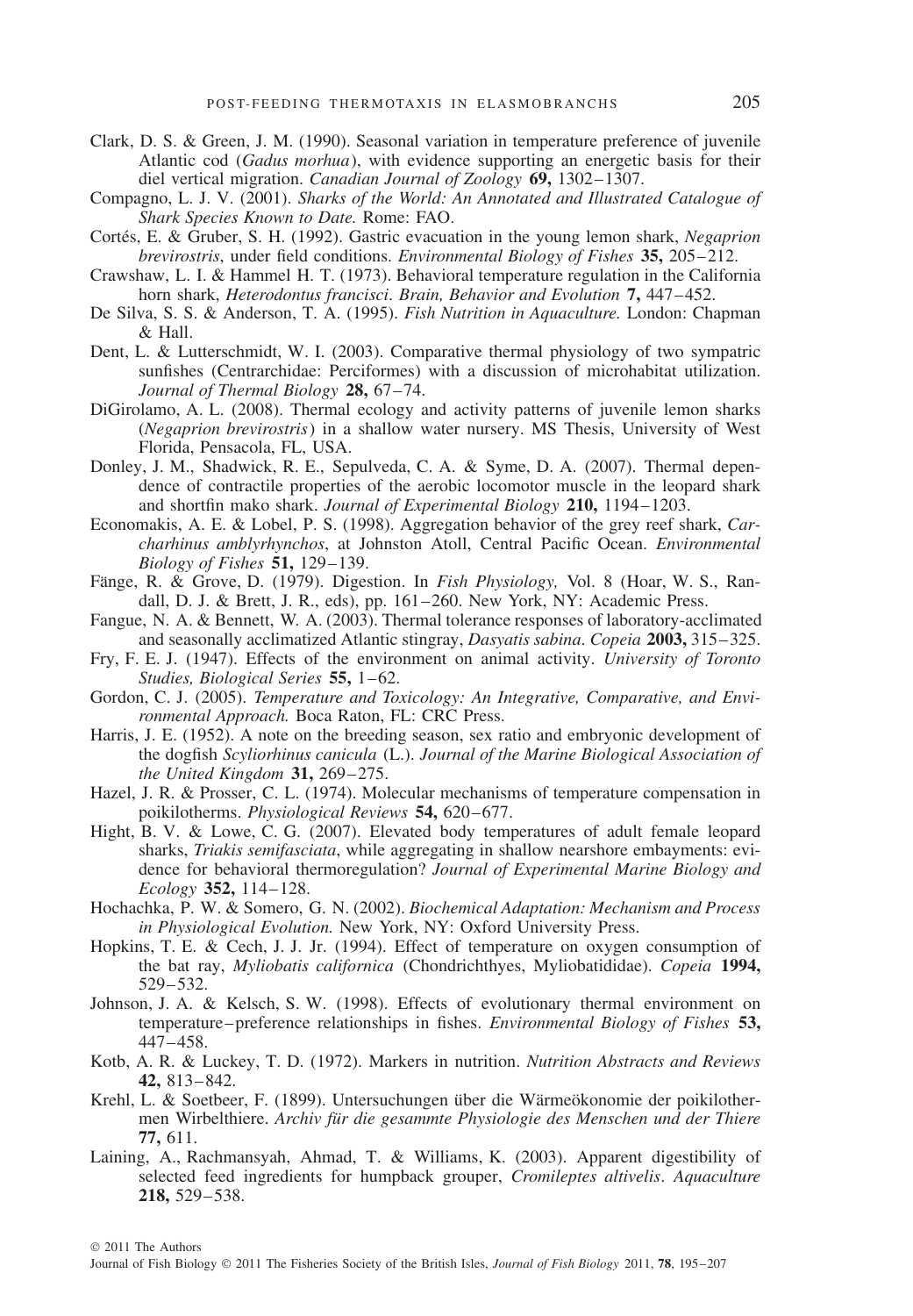- Lares, M. T. (1999). Evaluation of direct and indirect techniques for measuring absorption efficiencies of sea urchins (Echinodermata: Echinoidea) using prepared feeds. *Journal of the World Aquaculture Society* **30,** 201–207.
- Lied, E., Julshamn, K. & Braekkan, O. R. (1982). Determination of protein digestibility in Atlantic cod (*Gadus morhua*) with internal and external indicators. *Canadian Journal of Fisheries and Aquatic Sciences* **39,** 854–861.
- Magnuson, J. J. & Destasio, B. T. (1997). Thermal niche of fishes and global warming. In *Global Warming: Implications for Freshwater and Marine Fish* (Wood, C. M. & McDonald, D. G., eds), pp. 377–408. Cambridge: Cambridge University Press.
- Magnuson, J. J., Crowder, L. B. & Medvick, P. A. (1979). Temperature as an ecological resource. *American Zoologist* **19,** 331–343.
- Matern, P., Katzman, S. M. & Cech, J. J. Jr. (2000). Diel movements of bat rays, *Myliobatis californica*, in Tomales Bay, California: evidence for behavioral thermoregulation? *Environmental Biology of Fishes* **58,** 173–182.
- Maynard, L. A. & Loosli, J. K. (1969). *Animal Nutrition.* New York, NY: McGraw-Hill.
- Neer, J. A., Carlson, J. K. & Thompson, B. A. (2006). Standard oxygen consumption of seasonally acclimatized cownose rays, *Rhynoptera bonasus* (Mitchill 1815), in the Northern Gulf of Mexico. *Fish Physiology and Biochemistry* **32,** 67–71.
- Neill, W. H. & Magnuson, J. J. (1974). Distributional ecology and behavioural thermoregulation of fishes in relation to heated effluent from a power plant at Lake Monona, Wisconsin. *Transactions of the American Fisheries Society* **103,** 663–710.
- Nelson, D. R., McKibben, J. N., Strong, W. R. Jr., Lowe, C. G., Sisneros, J. A., Schroeder, D. M. & Lavenberg, R. J. (1997). An acoustic tracking of a megamouth shark, *Megachasma pelagios*: a crepuscular vertical migrator. *Environmental Biology of Fishes* **49,** 389–399.
- NRC (1993). *Nutrient Requirements of Fish.* Washington, DC: National Academy Press.
- Robbins, C. T. (1983). *Wildlife Feeding and Nutrition.* New York, NY: Academic Press.
- Rowat, D. & Gore, M. A. (2007). Regional scale horizontal and local scale vertical movements of whale sharks in the Indian Ocean off Seychelles. *Fisheries Research* **84,** 32–40.
- Sales, J. & Britz, P. J. (2001). Evaluation of different markers to determine apparent nutrient digestibility coefficients of feed ingredients for South African abalone (*Haliotis midae* L.). *Aquaculture* **202,** 113–129.
- Schmidt-Nielsen, K. (1997). *Animal Physiology: Adaptation and Environment*, 5th edn. New York, NY: Cambridge University Press.
- Sims, D. W., Nash, J. P. & Morritt, D. (2001). Movements and activity of male and female dogfish in a tidal sea lough: alternative behavioural strategies and apparent sexual segregation. *Marine Biology* **139,** 1165–1175.
- Sims, D. W., Southall, E. J., Tarling, G. A. & Metcalfe, J. D. (2005). Habitat-specific normal and reverse diel vertical migration in the plankton-feeding basking shark. *Journal of Animal Ecology* **74,** 755–761.
- Sims, D. W., Wearmouth, V. J., Southall, E. J., Hill, J. M., Moore, P., Rawlinson, K., Hutchinson, N., Budd, G. C., Righton, D., Metcalfe, J. D., Nash, J. P. & Morritt, D. (2006). Hunt warm, rest cool: bioenergetic strategy underlying diel vertical migration of a benthic shark. *Journal of Animal Ecology* **75,** 176–190.
- Stevens, E. D. & McLeese, J. M. (1984). Why bluefin tuna have warm tummies: temperature effect on trypsin and chymotrypsin. *American Journal of Physiology* **246,** 487–494.
- Sudaryono, A., Tsvetnenko, E. & Evans, L. H. (1996). Digestibility studies on fisheries byproduct based diets for *Panaeus monodon*. *Aquaculture* **143,** 331–340.
- Suzuki, E. Y. & Early, R. J. (1991). Analysis of chromium oxide in small samples of feeds and feces using chlorine bleach. *Canadian Journal of Animal Science* **71,** 931–934.
- Targett, T. E. (1979). The effect of temperature and body size on digestive efficiency in *Fundulus heteroclitus* (L.). *Journal of Experimental Marine Biology and Ecology* **38,** 179–186.
- Teaf, C. M. (1980). A study of the tidally-oriented movements of the Atlantic stingray, *Dasyatis sabina* (Lesueur), in Apalachee Bay, Florida. MS Thesis, Florida State University, Tallahassee, FL, USA.